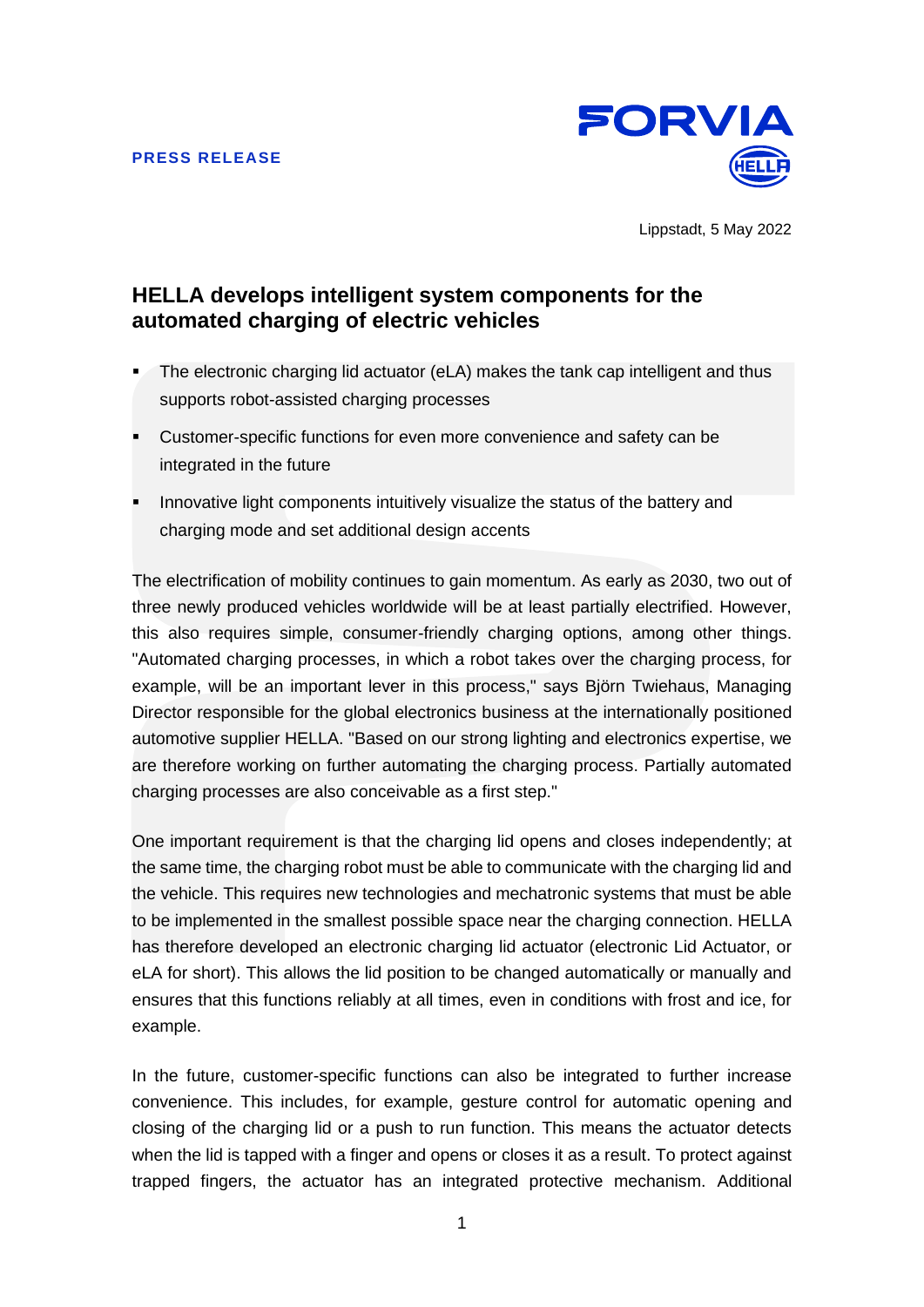## **PRESS RELEASE**



functions can also be integrated depending on the manufacturer's requirements. To this end, HELLA contributes its many years of expertise in the fields of actuators, sensors and control modules.

In addition to the electronic components, intelligent lighting solutions are also an important part of the automated charging process, for example, to intuitively visualize the battery status or charge level. For this purpose, HELLA has developed an innovative, space-saving concept based on red, green and amber LEDs as well as EdgeLight technology, which is based on the experience of end consumers in the field of consumer electronics.

For example, most digital devices already display battery status with a combination of bars: a red bar means the battery is empty; all bars in green means the battery is full. The charging status display, for example, is hidden behind the charging lid and is only visible when the lid is open and the car is stationary. This also fulfills the legal requirements for motor vehicles and spare parts (ECE regulation). To make it easier for the robot to position the charging plug, HELLA has also designed a so-called ring light with two white or RGB LEDs. Furthermore, lighting elements can be used to add additional design accents, for example by also illuminating the charging port of the electric vehicle with static or dynamic animations.

**Please note:** This text and corresponding photo material can also be found in our press database at: [www.hella.com/press](http://www.hella.com/press)